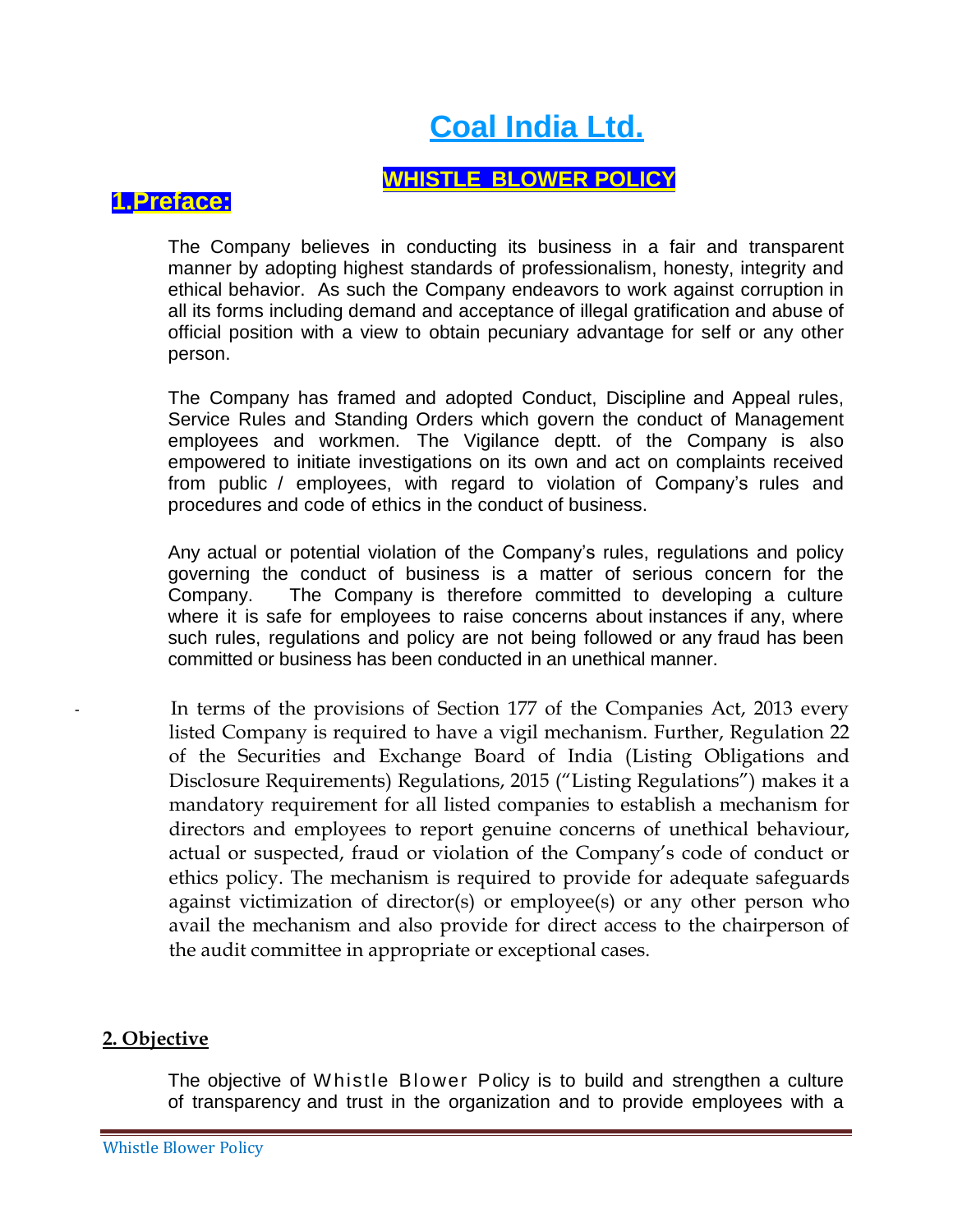framework / procedure for responsible and secure reporting of improper activities (whistle blowing) within the company and to protect employees wishing to raise a concern about improper activity / serious irregularities within the Company.

The policy does not absolve employees from their duty of confidentiality in the course of their work. It is also not a route for taking up personal grievances.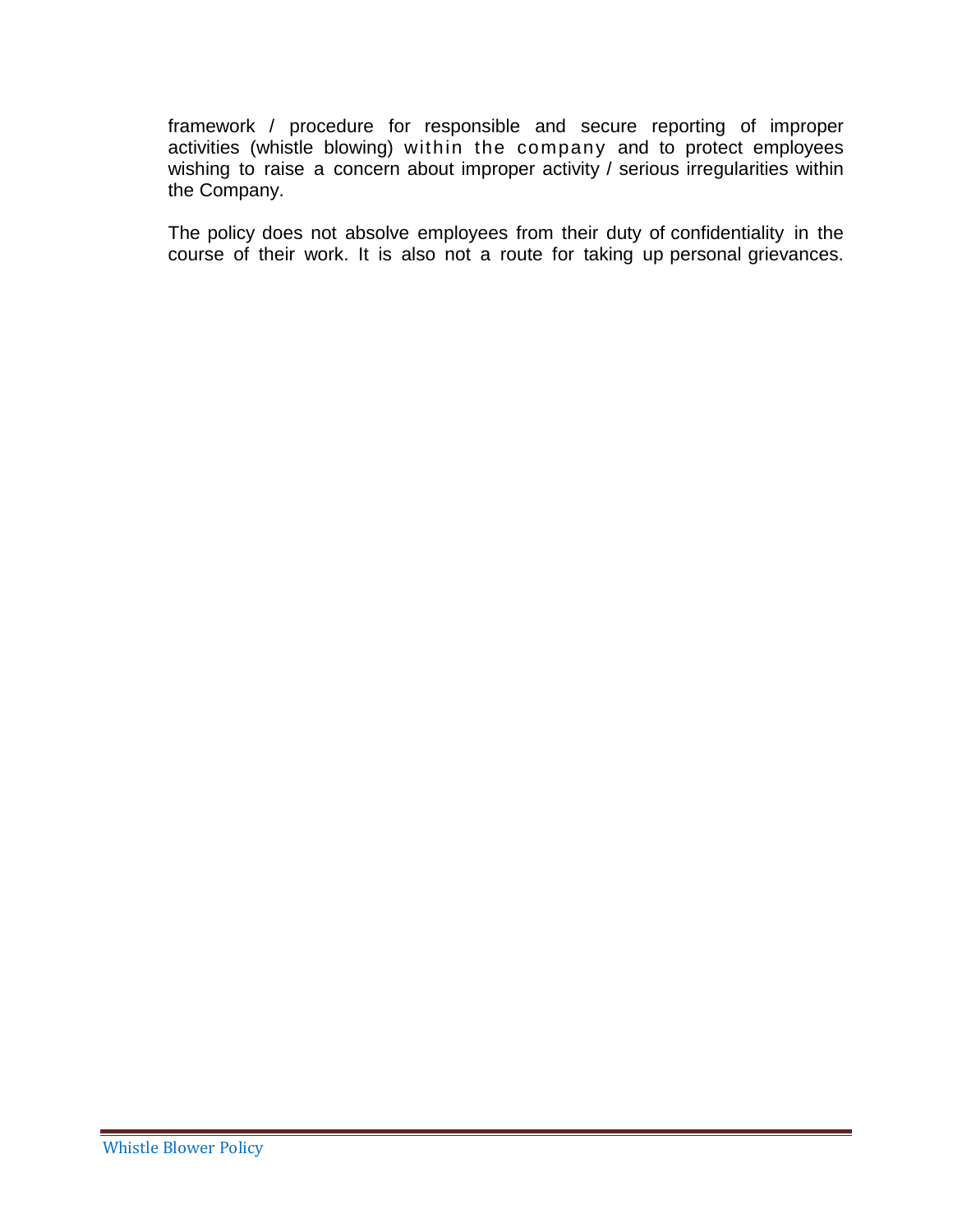# **3.Definitions:**

- 1. **"Company"** means Coal India Ltd .
- 2. **"Audit Committee"** means the Audit Committee constituted by the Board of Directors of the Company in accordance with Regulation 18 of the Listing Regulations and Section 177of the Companies Act, 2013.
- 3. **"Competent Authority"** means the Chairman & Managing Director of the Company and will include any person(s) to whom he may delegate any of his powers as the Competent Authority under this policy from time to time. In case the subject person is Chairman & Managing Director, then Chairman, Audit Committee will be the Competent Authority.
- 4. **"Employee"** means every employee whose name appears on rolls of the company (whether working in India or abroad) including the functional Directors of the Company.
- 5 **"Improper Activity"** means any activity by an employee of the Company that is undertaken in performance of his or her official duty, whether or not that act is within the scope of his or her employment, and that is in violation of any law or the rules of conduct applicable to the employee, including but not limited to abuse of authority, breach of contract, manipulation of company data, pilferage of confidential / proprietary information, criminal offence, corruption, bribery, theft, conversion or misuse of the Company's property, fraudulent claim, fraud or willful omission to perform the duty, or that is economically wasteful or involving gross misconduct, incompetence or gross inefficiency and any other unethical biased favoured or imprudent act including sexual harassment of women in work place and leakage of UPSI.
- . Activities which have no nexus to the working of the Company and are purely of personal nature are specifically excluded from the definition of Improper Activity.
- 6. **"Investigators"** mean those persons authorized, appointed, consulted or approached by the Chairman & Managing Director / Competent Authority in connection with conducting investigation into a protected disclosure and includes the Auditors of the Company.
- 7. **"Protected Disclosure"** means any communication made in good faith that discloses or demonstrates information that may evidence unethical or "Improper Activity".
- 8. **"Service Rules"** means the Conduct, Discipline and Appeal rules and the applicable Standing Orders, as the case may be.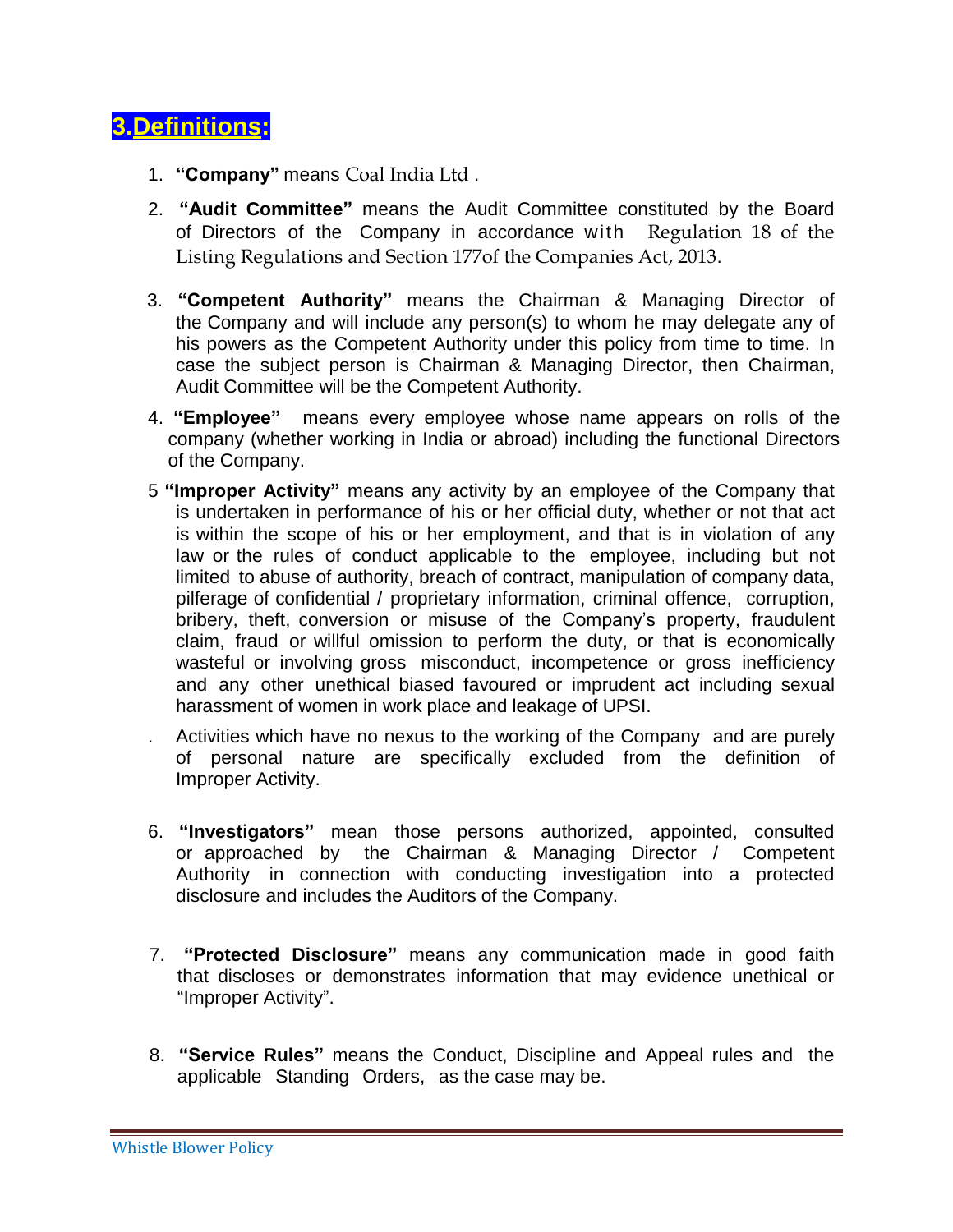- 9. **"Subject"** means an employee against or in relation to whom a Protected Disclosure has been made or evidence gathered during the course of an investigation.
- 10. **"Whistle Blower"** means an Employee making a Protected Disclosure under this policy.

**4.Eligibility**:

All employees of the Company are eligible to make "Protected Disclosures".

# **4.Guiding Principles:**

- 1. Protected disclosures are acted upon in a time bound manner.
- 2. Complete confidentiality of the Whistle Blower is maintained
- 3. The Whistle Blower and / or the person(s) processing the Protected

Disclosure are not subjected to victimization.

- 4. Evidence of the Protected Disclosure is not concealed and appropriate action including disciplinary action is taken in case of attempts to conceal or destroy evidence.
- 5. Subject of the Protected Disclosure i.e person against or in relation to whom a protected disclosure has been made, is provided an opportunity of being heard.

**5.Whistle Blower – Role & Disqualifications:**

## **A) Role**

- 1. The Whistle Blower's role is that of a reporting party with reliable information.
- 2. The Whistle Blower is not required or expected to conduct any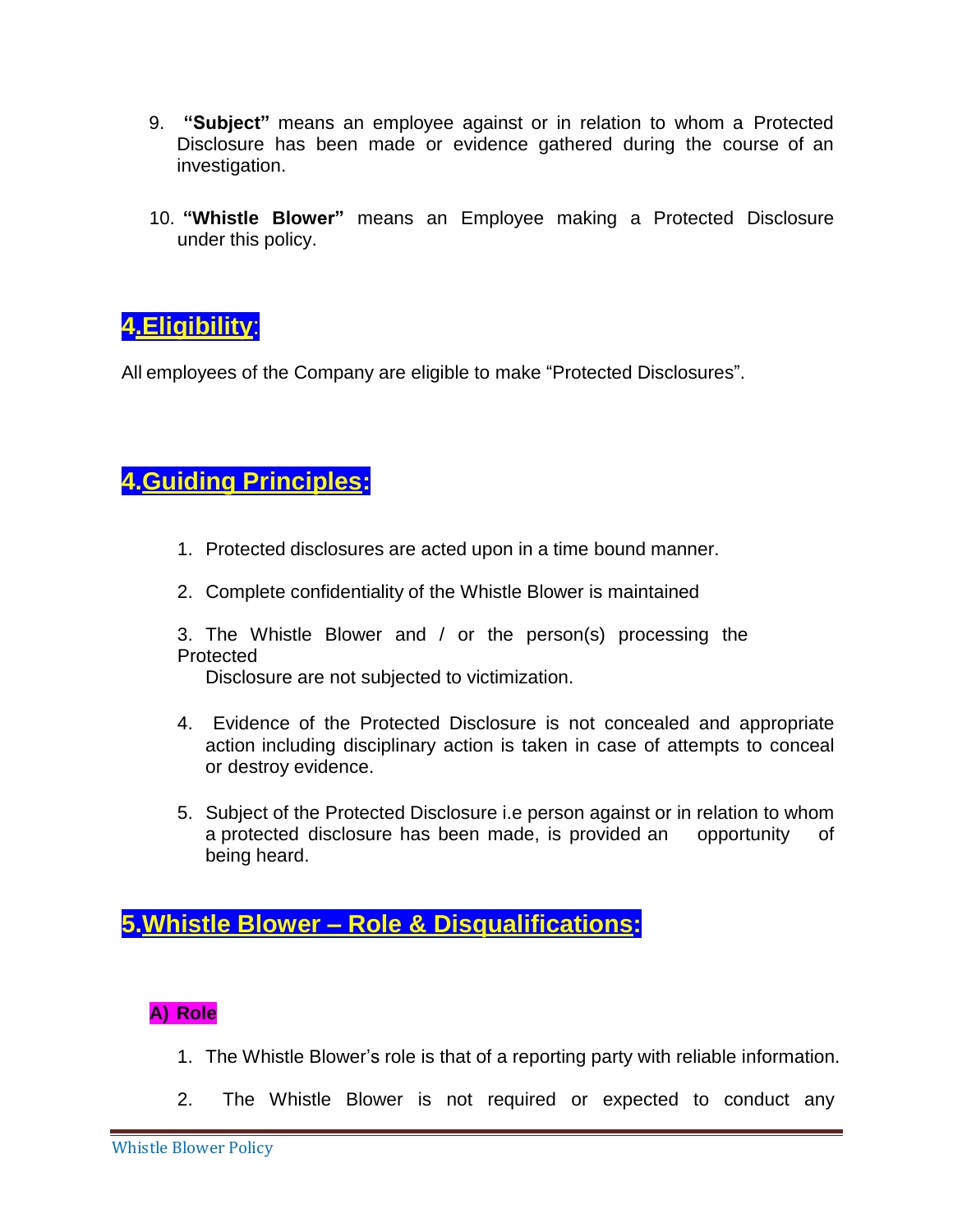investigations on his own.

- 3. The Whistle Blower does not have any right to participate in investigations.
- 4. Protected Disclosure will be appropriately dealt with by the **Competent**

Authorit y.

5. The Whistle Blower shall have a right to be informed of the disposition of his disclosure except for overriding legal or other reasons on his written request.

Director(P&IR), CIL has been appointed as Whistle Blower Officer.

#### **6. Access to the chairman of the audit committee**

The Whistle Blower shall have the right to access the Chairman of the Audit Committee directly in exceptional cases and the Chairman of the Audit Committee is authorized to prescribe suitable directions in this regard.

#### **B) Disqualifications:**

- 1. Genuine Whistle Blowers will be accorded protection from any kind of unfair treatment / victimization. However, any abuse of this protection will warrant disciplinary action against him.
- 2. Whistle Blowers, who make any Protected Disclosures, which have been subsequently found to be motivated or malafide or malicious or frivolous, baseless or reported otherwise than in good faith, will be liable for disciplinary action as per the applicable Service Rules.
- 3. Whistle Blowers, who make three Protected Disclosures, which have been subsequently found to be malafide, frivolous, baseless, malicious or reported otherwise than in good faith, will be disqualified from reporting further Protected Disclosure under this policy.

## **6. Procedures - Essentials and handling of Protected Disclosure:**

1. The Protected Disclosure / Complaint should be attached to a letter bearing the identity of the whistle blower / complainant i.e. his/her Name, Employee Number and Location, and should be submitted in a **closed / secured / sealed envelope** addressed to the Competent Authority which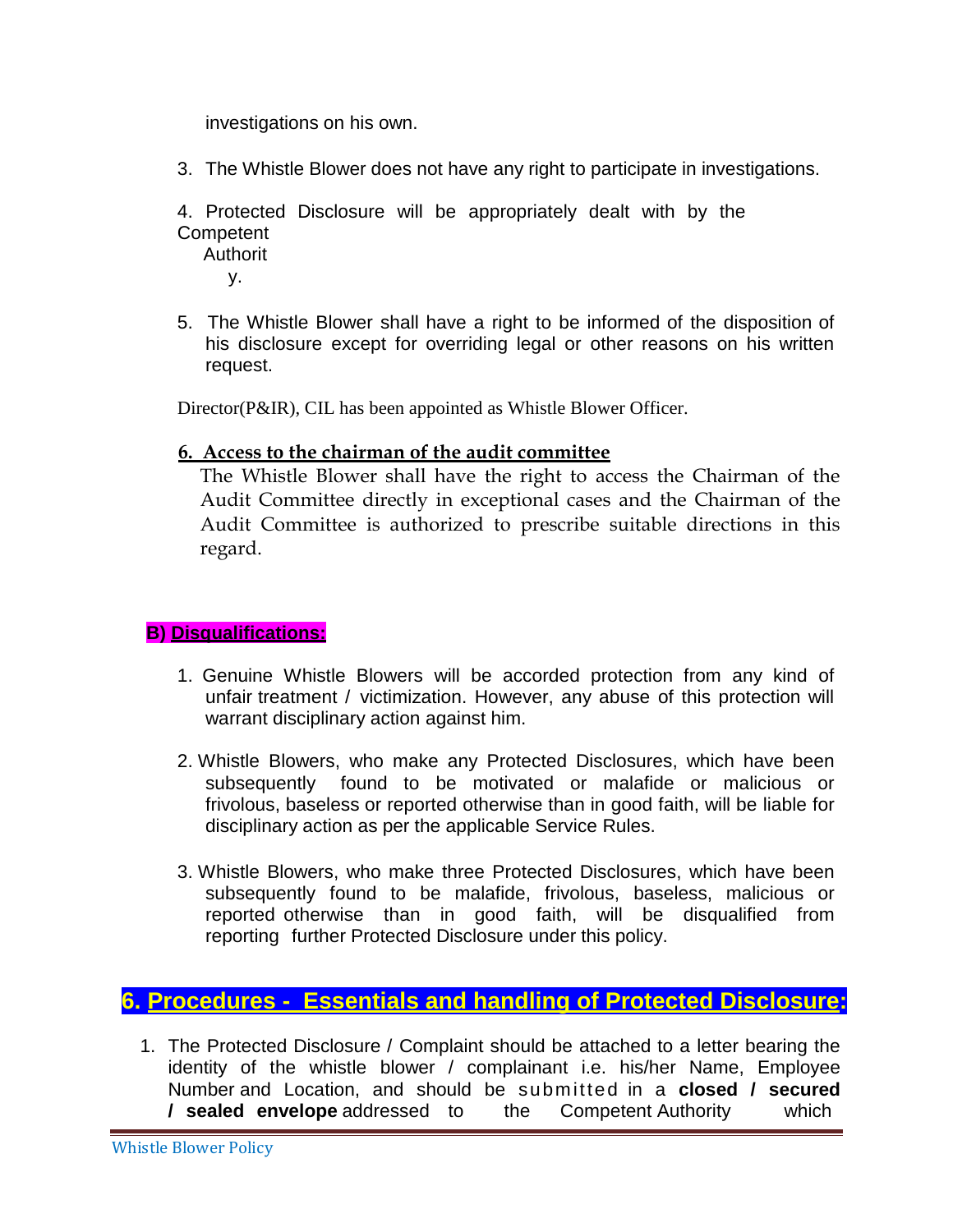should be **super scribed** "**Protected Disclosure**". (If the envelope is not super scribed and closed / sealed / secured, it will not be possible to provide protection to the whistle blower as specified under this policy).

- 2. If the Whistle Blower believes that there is a conflict of interest between the Competent Authority and the whistle blower, he may send his protected disclosure directly to the Chairman, Audit Committee of the Board of Directors of the Company c/o the Company Secretary.
- 3. Anonymous or pseudonymous protected disclosure shall not be entertained.
- 4. Protected Disclosure should either be typed or written in legible hand writing in English, Hindi or Regional language of the place of employment of the whistle blower and should provide a clear understanding of the Improper Activity involved or issue / concern raised.
- 5. Protected Disclosures should be factual and not speculative or in the nature of a conclusion, and should contain as much specific information as possible to allow for proper assessment of the nature and extent of the concern and should keep in investigation.
- 6. Investigations into any improper activity which is the subject matter of an inquiry or order under the Public Servants' Inquiries Act, 1850 or under the Commissions of Inquiry Act, 1952 will not come under the purview of this policy.

## **7. Investigations and Role of Investigators:**

On receipt of Protected Disclosure, the Competent Authority shall detach the covering letter and verify / confirm the authenticity of the Whistle Blower. On receipt of confirmation, the protected disclosure may be forwarded to the investigators for investigation.

#### **A) Investigation**

1. Investigations will be launched only after a preliminary review by the Competent Authority which establishes that;

- i) The alleged act constitutes an improper or unethical activity or conduct, and
- ii) The allegation is supported by information specific enough to be investigated or in cases where the allegation is not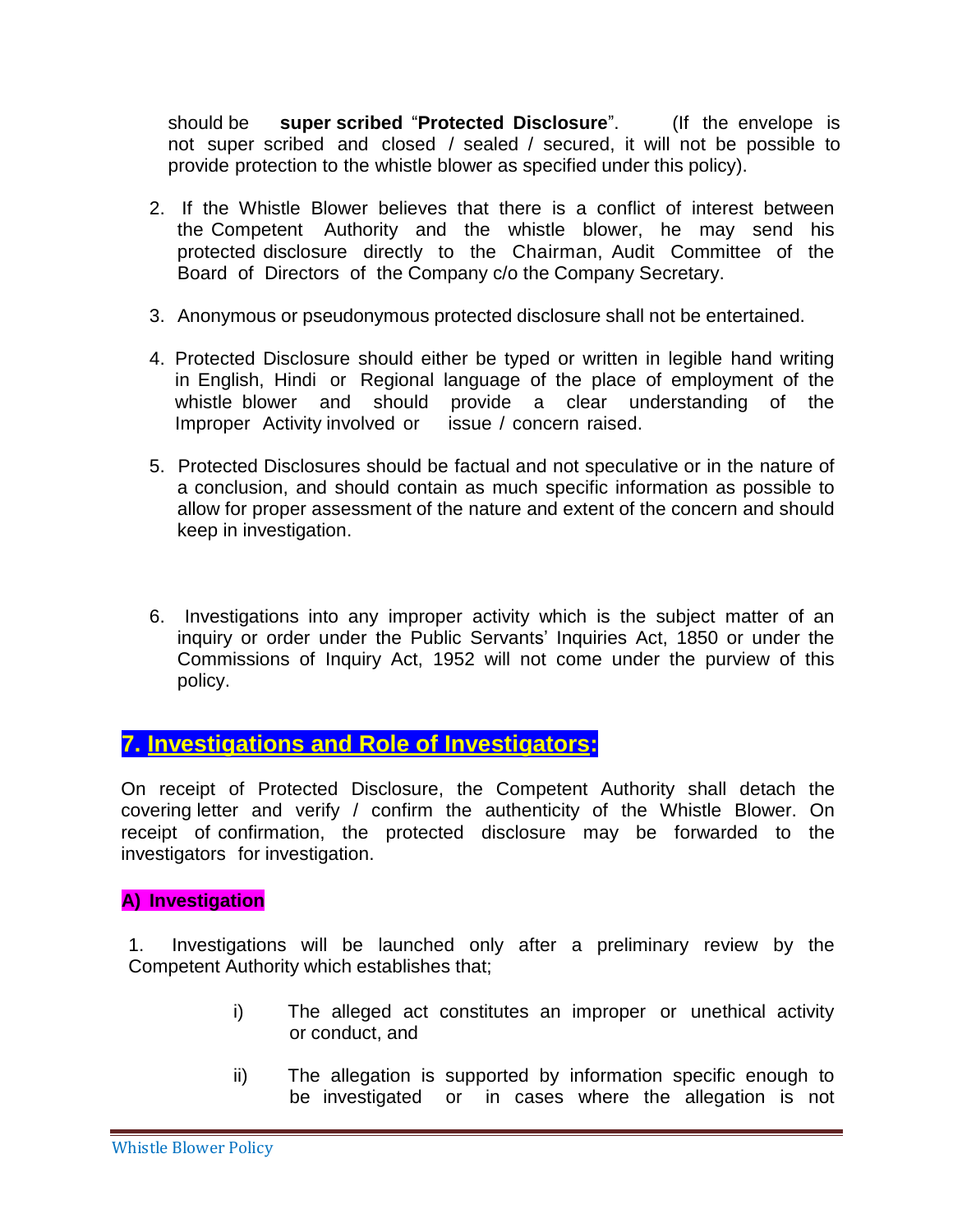supported by specific information but it is felt that the concerned matter deserves investigation.

- 2. If the Competent Authority determines that an investigation is not warranted, reason(s) for such determination shall be recorded in writing.
- 3. If the Competent Authority is prima facie satisfied that the Protected Disclosure warrants investigation of the alleged improper activity, Competent Authority will direct appropriate investigating machinery of the Company to investigate the matter.
- 4. The decision to conduct an investigation taken by the Competent Authority is by itself not to be construed as an accusation and is to be treated as a neutral fact- finding process.
- 5. The identity of a Subject and the Whistle Blower will be kept confidential to the extent possible given the legitimate needs of law and the investigation.
- 6. Subjects will normally be informed of the allegations at the outset of a formal investigation and will be given opportunities for providing their inputs during the investigation.
- 7. Subjects shall have a duty to co-operate with the Competent Authority or any of the Investigators during investigation to the extent that such co-operation will not compromise self-incrimination protections available under the applicable laws.
- 8. Subjects have a responsibility not to interfere with the investigation. Evidence shall not be withheld, destroyed or tampered with, and witnesses shall not be influenced, coached, threatened or intimidated by the Subjects.
- 9. Unless there are compelling reasons not to do so, Subjects will be given the opportunity to respond to material findings contained in an investigation report. No allegation of wrongdoing against a Subject shall be considered as maintainable unless there is good evidence in support of the allegation.
- 10.Subjects have a right to be informed of the outcome of the investigation.
- 11. The investigation shall be completed normally within 45 days of the date of receipt of the protected disclosure or such extended period as the Competent Authority may permit for reasons to be recorded.

#### **B) Role of Investigators**:

1. Investigators are required to conduct a process towards fact-finding and analysis. Investigators shall derive their authority from Audit Committee / Competent Authority when acting within the course and scope of their investigation.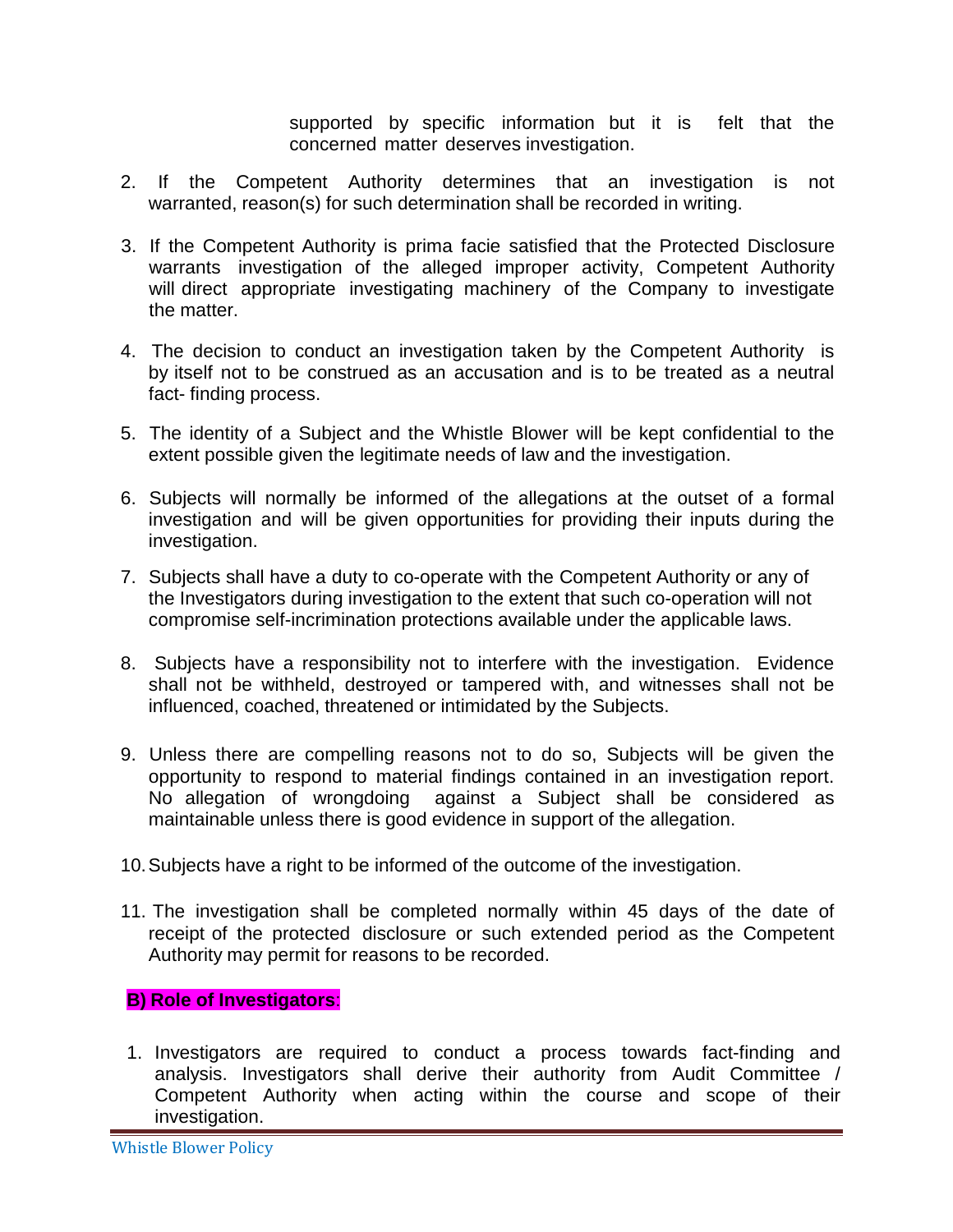2. All Investigators shall perform their role in an independent and unbiased manner.

Investigators have a duty of fairness, objectivity, thoroughness, ethical behavior and observance of professional standards.

# **8.Protection:**

- 1. The identity of the Whistle Blower shall be kept confidential.
- 2. No unfair treatment will be meted out to a Whistle Blower by virtue of his/her having reported a Protected Disclosure under this Policy.
- 3. Complete protection, will be given to Whistle Blowers against any unfair practice like retaliation, threat or intimidation of termination / suspension of service, disciplinary action, transfer, demotion, refusal of promotion, or the like including any direct or indirect use of authority to obstruct the Whistle Blower's right to continue to perform his duties / functions including making further Protected Disclosure.
- 4. If the Whistle Blower is required to give evidence in criminal or disciplinary proceedings, arrangements will be made for the Whistle Blower to receive advice about the procedure. Expenses incurred by the Whistle Blower in connection with the above, towards travel etc. will be reimbursed as per normal entitlements.
- 5. A Whistle Blower may report any violation of the above clause to the Competent Authority who shall investigate into the same and take corrective action as may be required.
- 6. Any other Employee assisting in the said investigation shall also be protected to the same extent as the Whistle Blower.

# **9.Action:**

- 1. If the Competent Authority is of the opinion that the investigation discloses the existence of improper activity which is an offence punishable in law, the Competent Authority may direct the concerned authority to take disciplinary action under the provision of applicable Service Rules and / or initiate action under applicable statutory provisions.
- 2. If the Competent Authority is of the opinion that the investigation discloses